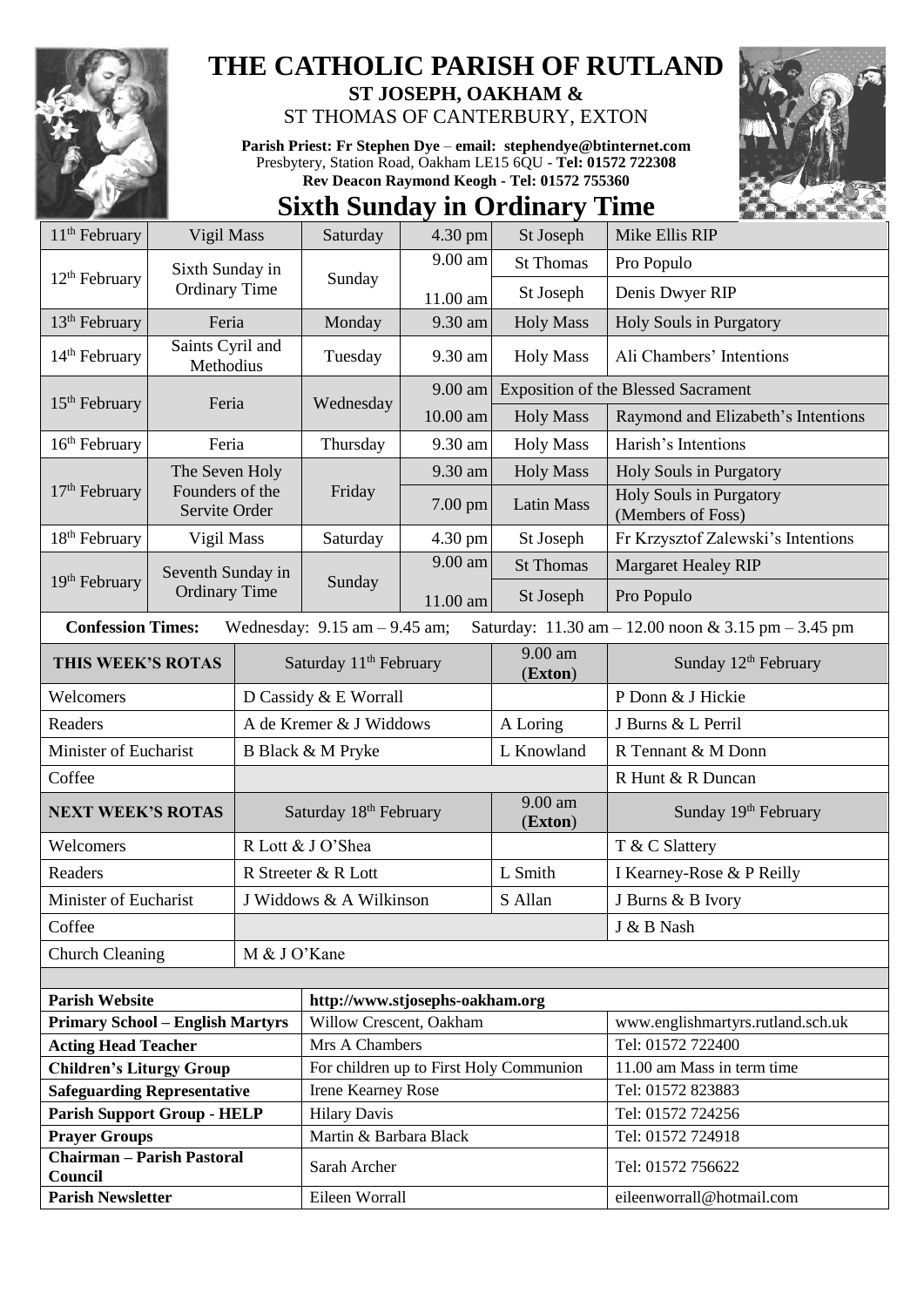**Please pray for the following who are ill:** *Colleen Lully, Mary Hurst, Bernadette Wilkinson, Sarah Ennis, Marie-Jeanne Lloyd-Hughes, Eileen Cox, Enid Wootton, Susan Healey, Helen Reilly, Stephen Walters, Christopher Brown, Elizabeth Brown, Maura & Mike Goulding, Philip Quinn, Simon Duncan, Fiona Ruddle, Theresa Thompson, Patricia Slater, Monique Pryke, Tim Maskell, John O'Brien, Elisabeth Simpson, Claire Smith, Peter Tookey, Bill Hiscocks, Sharon Larkworthy, Mark Smith, Tim White, Helena Woolford, Megan Owens, Robert Johnstone, Monica Holt, Michael Rimmer, John Rhodes, Elizabeth Fay, Myra Smith, Virginia Barwell, Cindy Johnston, Mary Lambert, John Owens (Snr), Michael Gardiner, Helen Wilson, Baby Luke Somerville, Graham Andrews, John Widdows, May Carrie and Margaret West-Sadler*

**Anniversaries**  *Francis Turricki, Charles Robertson, Joseph McDonough, Peter Cox, Mary Holmes, Norah Mulvany, John Carpenter, Trevor Lloyd-Hughes, Anne Hodgson, Mary Lally, Henry Harnden, Rita Carpenter, Arthur Lambert, Olive Wright, Dorothy Richardson and Hilary Fletcher*

| <b>Last Week's Collection</b>                                                                                   |           | <b>Parish Census</b> It has been several years since we carried out a Parish                                     |                                              |  |  |  |
|-----------------------------------------------------------------------------------------------------------------|-----------|------------------------------------------------------------------------------------------------------------------|----------------------------------------------|--|--|--|
| Loose Plate                                                                                                     | £281.71   | census. We would like to update our database, held in the Parish office, with                                    |                                              |  |  |  |
| Envelopes                                                                                                       | £200.00   | all our parishioners contact details. This will enable us not only to contact                                    |                                              |  |  |  |
| <b>Standing Orders</b>                                                                                          | £540.00   | you when needed but, if you have an email account, keep you in touch with                                        |                                              |  |  |  |
| Total                                                                                                           | £1,021.71 | what is happening in our Parish. We would also like to be able to send the                                       |                                              |  |  |  |
|                                                                                                                 |           | newsletter by email, although a paper copy will also be available.                                               |                                              |  |  |  |
| Don't forget to join us for                                                                                     |           |                                                                                                                  |                                              |  |  |  |
| coffee after Mass on                                                                                            |           | In order to update our records, we would be really grateful if you could                                         |                                              |  |  |  |
| Wednesday and                                                                                                   |           | complete a form (copies available in the Church porch) and return it to the box                                  |                                              |  |  |  |
| Sunday.                                                                                                         |           | provided. Alternatively, you can submit the form electronically via the Parish                                   |                                              |  |  |  |
| <b>Uppingham School Masses</b> in the                                                                           |           | website, http://www.stjosephs-oakham.org/index.php/forms/parishioner-                                            |                                              |  |  |  |
| School Chapel will be celebrated at                                                                             |           | update-form, go to "Contacts", and you will find the "Update parishioner                                         |                                              |  |  |  |
| 12.15pm on:                                                                                                     |           | form". Simply fill in and submit.                                                                                |                                              |  |  |  |
|                                                                                                                 |           |                                                                                                                  |                                              |  |  |  |
| Sunday 5 <sup>th</sup> March<br>$\bullet$                                                                       |           | Please note that your data will only be kept on the secure Parish server and not                                 |                                              |  |  |  |
| Sunday 21 <sup>st</sup> May<br>$\bullet$                                                                        |           | shared with any other party.                                                                                     |                                              |  |  |  |
| Sunday 11 <sup>th</sup> June                                                                                    |           |                                                                                                                  |                                              |  |  |  |
|                                                                                                                 |           | If you have any questions, please let me know. Many thanks. Sarah Archer.                                        |                                              |  |  |  |
|                                                                                                                 |           | <b>First Holy Communion</b> Fr Stephen would like to see you all at Mass each                                    | Any person wishing to receive the            |  |  |  |
|                                                                                                                 |           | week. Do use the children's Mass books specially bought for you (next to                                         | <b>Sacrament of Confirmation on</b>          |  |  |  |
|                                                                                                                 |           | the hymn books). Parents: please talk to your child about what has been                                          | Saturday 13 <sup>th</sup> May, please see Fr |  |  |  |
|                                                                                                                 |           | shared in the class. This support is so important. Thank you.                                                    | Stephen or Deacon Raymond.                   |  |  |  |
| The Federation of English Martyrs, Oakham and St Augustine's, Stamford, Catholic Voluntary Academies            |           |                                                                                                                  |                                              |  |  |  |
| Our primary schools are part of the St Gilbert of Sempringham Catholic Academy Trust as well as being federated |           |                                                                                                                  |                                              |  |  |  |
| with each other. With our position in the Multi Academy Trust (MAT) now firmly established, we have concluded   |           |                                                                                                                  |                                              |  |  |  |
| that the federated structure is no longer necessary and a decision has been taken to dissolve the Federation by |           |                                                                                                                  |                                              |  |  |  |
|                                                                                                                 |           | September 2017. This gives us an exciting opportunity to create a full time Head Teacher position at each school |                                              |  |  |  |
| and therefore we are seeking to make the following appointments from September 2017                             |           |                                                                                                                  |                                              |  |  |  |

## · **Head Teacher - English Martyrs Catholic Voluntary Academy, Oakham** · **Head Teacher - St. Augustine's Catholic Voluntary Academy, Stamford**

Full details are available from EPM, The Federation's HR providers, at [headship@EPM.co.uk.](mailto:headship@EPM.co.uk) The closing date for applications is Monday 20th February 2017.

| <b>Cafod books</b> There is a good varied selection of books in the                                                    | <b>Readers' Rota</b> The Reader's Rota is now ready |  |  |  |
|------------------------------------------------------------------------------------------------------------------------|-----------------------------------------------------|--|--|--|
| meeting room for the refugees. Do have a look as it is such a                                                          | in the Church porch. Please collect your copy       |  |  |  |
| good cause.                                                                                                            | asap.                                               |  |  |  |
| <b>Backpacks for Mary's Meals</b> Old used backpacks are fine if anyone has any to donate. Boy's shorts would also     |                                                     |  |  |  |
| be welcome. A huge thank you for the toothpaste, toothbrushes and t-shirts. There was also a wonderful donation        |                                                     |  |  |  |
| of 27 pencil cases! Many thanks.                                                                                       |                                                     |  |  |  |
| <b>Our Sick List</b> If you would like someone to be added to the Sick Parishioners list, please make Fr Stephen aware |                                                     |  |  |  |
| or email Maria at: rcchurchoakham@live.co.uk                                                                           |                                                     |  |  |  |
| Any cheques made out to the Parish should read St. Joseph's Oakham RCP. Thank you.<br><b>Please note:</b>              |                                                     |  |  |  |

## **A very warm welcome to all our visitors this weekend**